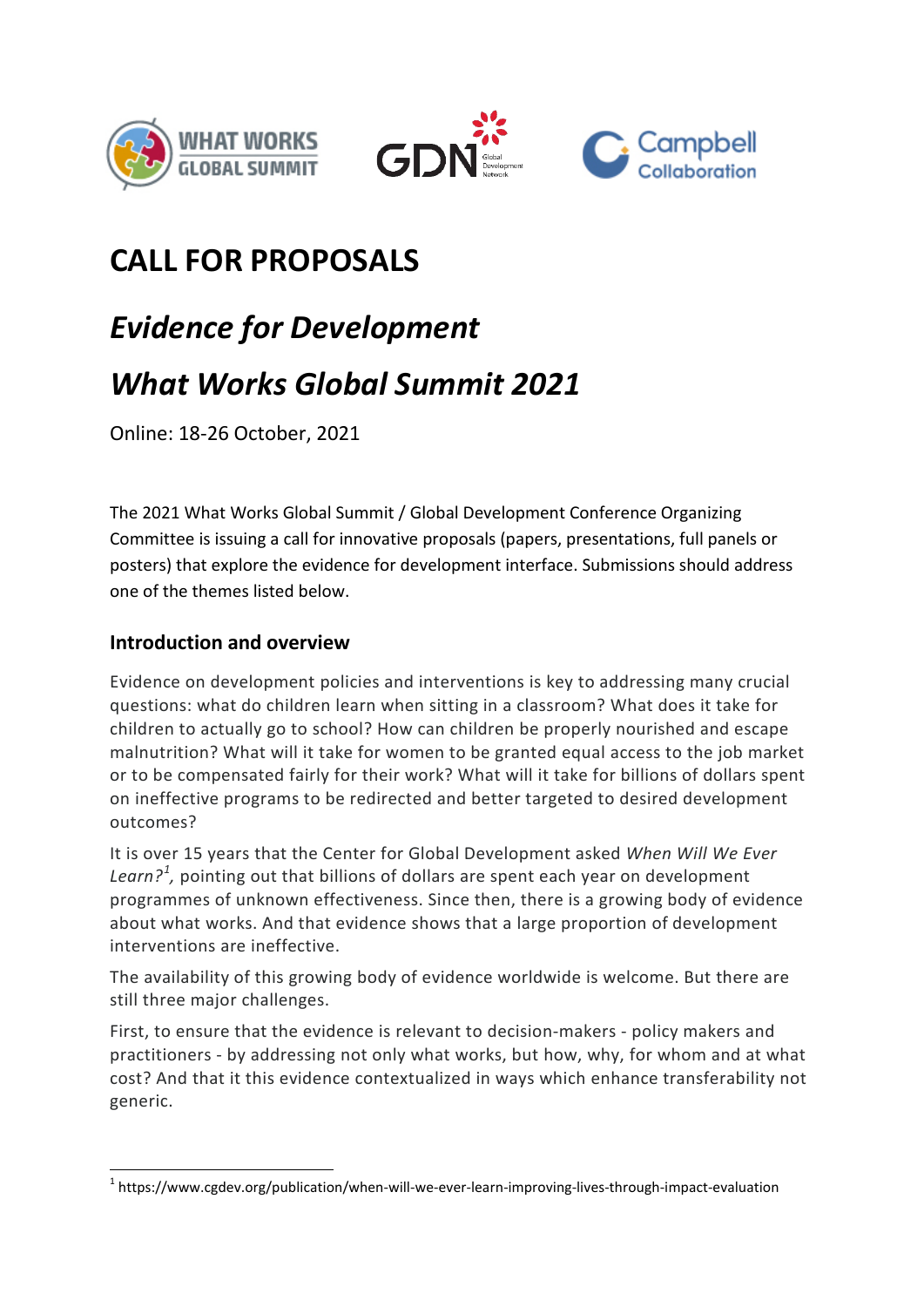Second, to ensure that evidence is communicated in timely and usable ways, which often involves a process of knowledge translation or knowledge brokering and a good understanding of policy processes.

And third, to make sure debates on policy challenges are informed by varied and competing sources of evidence, and the people involved in them are capable of discerning between them.

The What Works Global Summit 2021 – *Evidence for Development* - takes up these challenges.

#### **About the conference**

The conference is an all-online event from 18-26 October 2021. It will also serve as the Global Development Conference that GDN normally hosts every year. Given the complementarity of our work, our members and target beneficiaries, the Campbell Collaboration and the Global Development Network have decided to join hands and co-host their flagship event for 2021.

Events include:

- Plenary sessions by leaders in the field of evidence for development
- Parallel sessions in a range of formats to encourage broad participation
- Rapid fire presentation sessions of the latest evidence for development
- An online poster session and presentations of competitively selected short videos
- A conference expo with information about the conference organizers and sponsors
- Virtual coffee table chat sessions for networking

### **Conference themes**

Submissions are welcome on all development-related themes addressing 'what works, how, for whom and at what cost'. The conference will include sessions on the following issues:

- Innovative approaches to knowledge brokering
- Measuring Impact
- Innovative approaches to impact evaluation and evidence synthesis
- Assessing evidence claims
- Climate change, biodiversity and development
- Health-environment-economic wellbeing nexus
- Inequality and social inclusion
- Building resilience
- Gender
- Disability
- Ageing
- Social protection
- Mental health
- Better business practices
- Transitions (social, environmental, energy, political, economic)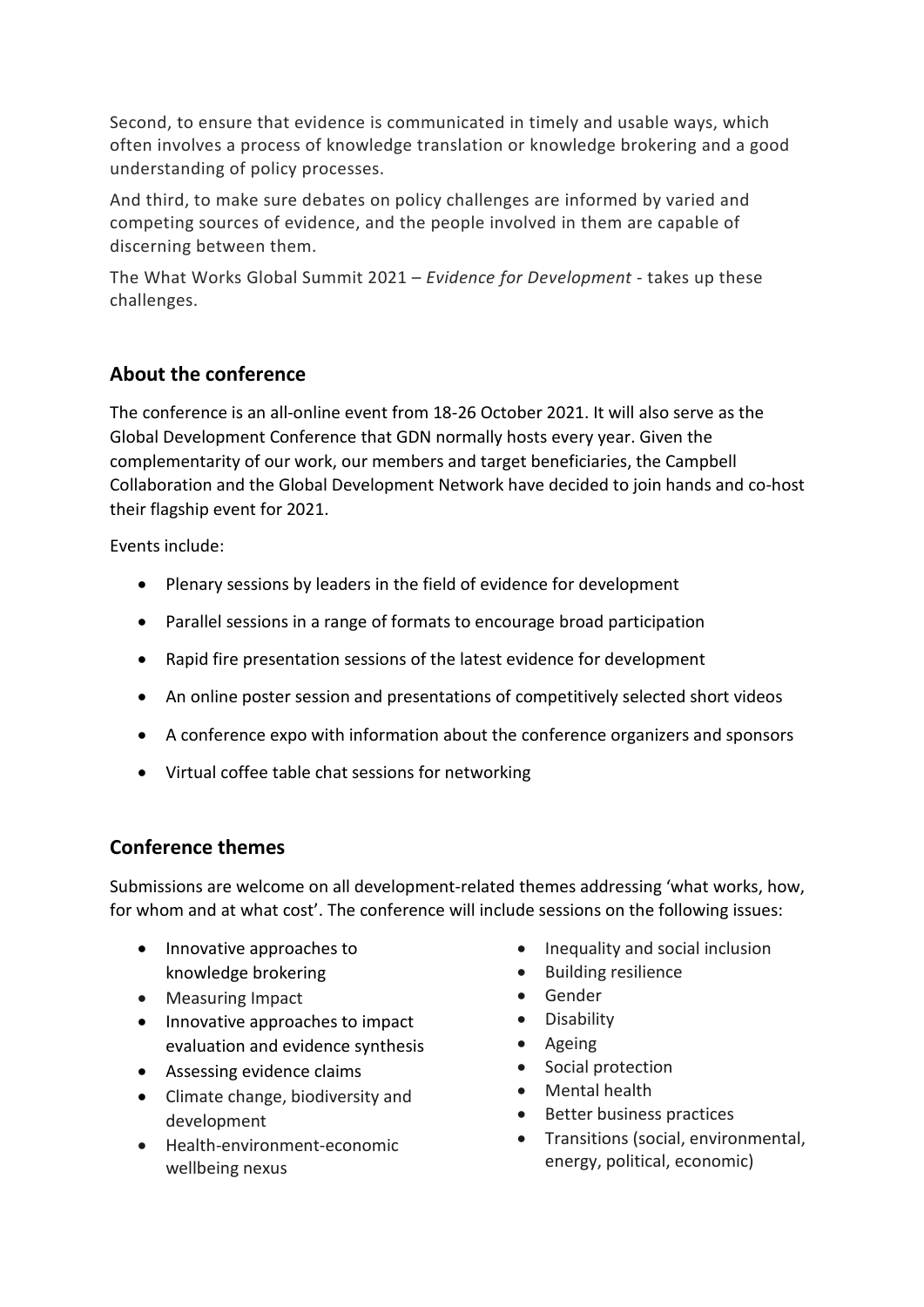- AI, Big data, Machine Learning and Development
- Industrial policy and productivity
- Youth Employment
- Quality of Education
- Crime and justice
- Child protection
- Governance and accountability

#### **Request for proposals**

Proposals are welcome under the following headings:

- Sponsored parallel session: We welcome proposals for full panels in any format e.g. chat show, audience participatory approaches, fishbowl and conventional panel with Q&A. The organizers of sponsored panels are requested to pay US\$3,000 toward conference costs. They will be acknowledged in the conference materials. No male only panels will be accepted.
- Individual presentations by researchers and practitioners from low- and middleincome countries. We welcome submissions for individual presentations by researchers and practitioners from low- and middle-income countries on any of the above themes. These are expected to either (1) add new, relevant evidence; (2) identify relevant evidence gaps; or (3) discuss the potential or actual use of evidence in a structured way, or the challenges faced in producing and using evidence. These will be clubbed together thematically in the parallel sessions during the conference.
- Poster presentations: An online poster session will run throughout the conference. The online poster is a conventional conference poster accompanied by a short presentation of up to five minutes. Presenters of accepted posters will be sent instructions on how to prepare their poster.

All submissions will be reviewed by a Scientific Committee with representatives from the Campbell Collaboration and Global Development Network.

#### *Proposal submission:*

Proposals should be submitted using the online form which is available here [https://forms.gle/9Y13hy6b6YQ61Boz5.](https://forms.gle/9Y13hy6b6YQ61Boz5)

Proposals must be submitted by **April 22nd**, 2021 (6 pm IST). Ineligible proposals, and proposals submitted after the deadline, will not be considered. For any queries, please write to [aportes@campbellcollaboration.org](mailto:aportes@campbellcollaboration.org) or [conference@gdn.int](mailto:conference@gdn.int) .

Please follow the guidelines for submission. Even if there are multiple co-authors, each presentation or panel or poster should only be submitted once. All submissions should be proofread.